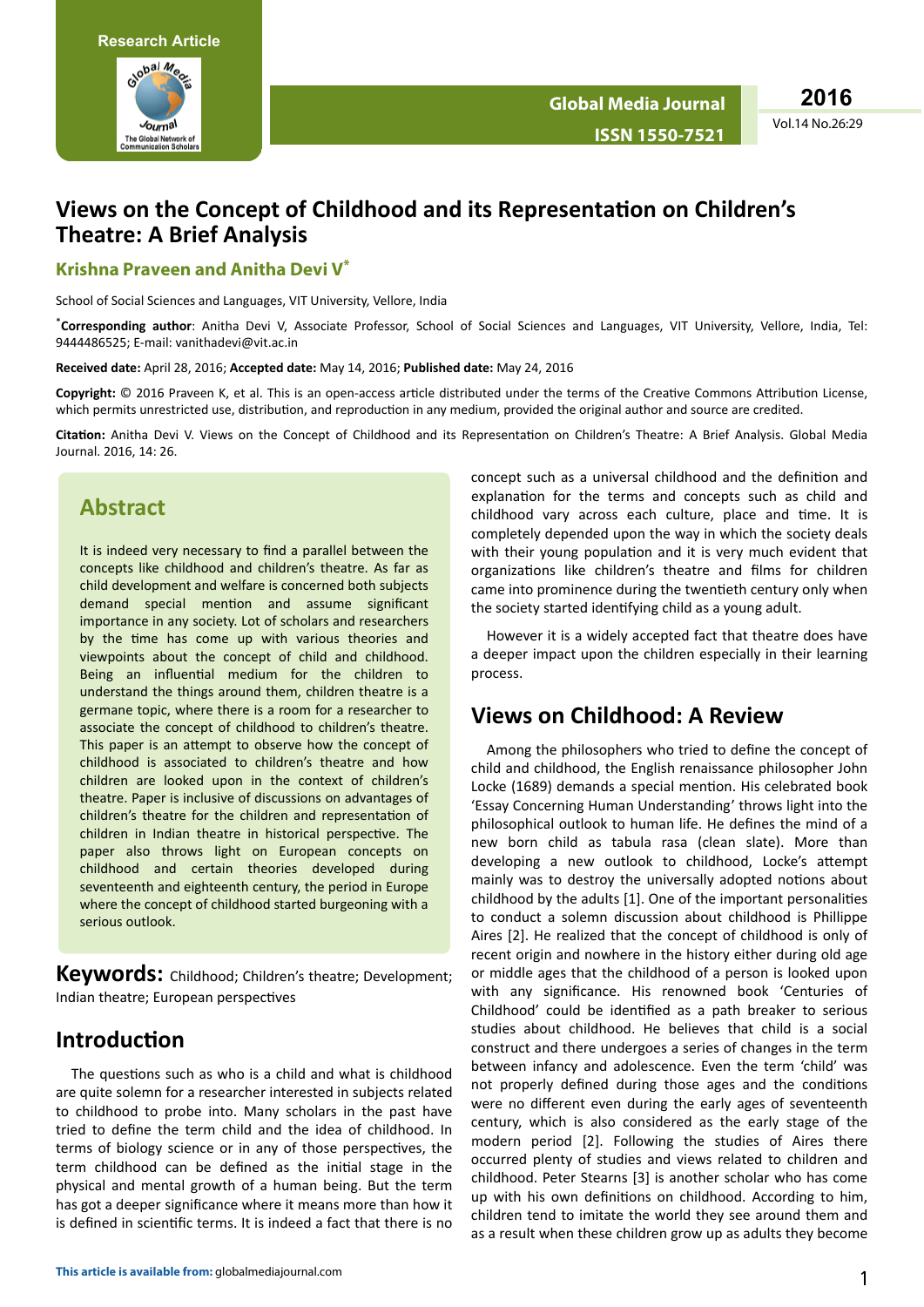a part of that life that is around them without disturbing the repetitive structure of the social life [3]. Patrica Pace's [4] conducted a significant study that tends to identify childhood from more than mere biological reality. Pace's argument is that, childhood identity is as similar as gender identity as far as the construction of the former is concerned. More than being an essential biological reality, Pace insists that childhood has got a different existence. In his opinion while associating it to biological reality, child's body is not that expressive [4].

The focus of childhood takes a different turn in Althusser's [5] concept of interpellation. When most of the theorists and followers of Aires focused on childhood as a separate entity. Althusser discusses how an adult goes back to his/her childhood. Althusser's [5] concept of interpellation argues that the experience of the child is not just a void to the study of history, but also a void to society. Adults can only ever reexperience childhood through the imperfect lens of their memories, conditioned by good experiences and bad, modified by trauma and repression, and made hazy by distance. As such, adults have no choice but to understand childhood through interpellation, by hailing the echoes of childhood from their void.

All these scholars didn't emphasize the concept of childhood in a social perspective where the social stratifications really do play a vital role in defining it. It was Andrew o Malley [6] who explained childhood in a social perspective in his book titled 'The Making of the Modern Child: Children's Literature and Childhood in the Late Eighteenth Century'. According to him, the rise of middle class has thoroughly affected in determining childhood. The overemphasis of a middle class child, child's growth and growing up with in a family has neglected the child of a lower class family. Even the childhood stage of a child born in a lower class doesn't even come to the consideration of the society in Malley's point of view. This tendency has hampered a generalized view about childhood. Malley states that it is necessary to harness and control the potential energy of the children in order to equip them to participate successfully in the new ideological project [of the middle class] of the period [6].

Of all these interpretations about childhood, one point is so evident that child is a reservoir of immense potentials and it is very essential to recognize and bring it out from them. To meet this end, theatre is one of the most effective and appropriate medium.

# **Impact of Theatre amongst the Children**

"Theatre is powerful tool in pedagogy. It provides meaningful contexts for bringing language alive, for enabling interactive learning to take place and providing children with another medium for the expression and presentation of learning" [7].

The words are of much significance as far the impact of theatre in children and their development is concerned.

Children never learn things in isolation. They always tend to associate things with something. To put it more explicitly, Children require the presence of a medium or an object to correlate abstract things to it in order to understand those concepts in its complete sense. It was T.S. Eliot, renowned English literary figure, who used the term objective correlative for the first time to emphasize the necessity of something concrete as a medium to associate things and concepts which are essentially abstract or do not exist in a tangible reach with a form or shape.

The only way of expressing emotion in the form of art is by finding an 'objective correlative'; in other words, a set of objects, a situation, a chain of events which shall be the formula of that particular emotion: such that when the external facts, which must terminate in sensory experience, are given, the emotion is immediately evoked [8].

Analyzing in this regard, it is one of the significant benefits of theatre for children that it provides a medium, rather the theatre itself turns as medium for the children to learn things in easiest manner. Vygotsky [9] and Rinaldi [10] are of the opinion that it is the interactive nature of theatre that makes it central in the learning process. They look forward to theatre in education in a social constructivist perspective view of learning where children are not seen as empty vessels to be filled but as active recipients or co-constructors of meaning with others.

One of the reason for the theatre to turn out as an appropriate medium for the children in their learning process is the element of freedom that it provides to the children to imagine. To understand any concept, theory or whatever it may be, a person cannot reach to its kernel level until and unless the person develops his faculty of imagination. Imagining the idea in their own way and giving a form and shape to those ideas in their own imagination makes learning more effective and enjoyable. Deakin Crick's [11] views are relevant to be brought in at this context. According to him, 'Effective Learners are able to look at things in different ways and to imagine new possibilities. They like playing with new ideas and taking different perspectives, even when they don't quite know where their trains of thought are leading' [11].

Another significant advantage that the children benefit out of theatre is the possibility for physical and mental activities. Learning must always be a practical endeavor and passive learning works less especially when it comes to language learning. Learners must involve in the learning process and they should arrive at an emotional state where they should forget the fact that they are doing the activities for a specific purpose rather they are doing it out of their own interest. If such a kind of involvement happens from the part of children, then learning becomes never a tiresome difficult process rather a delightful exercise. There is no replacement for theatre in this regard for the children to derive such a pleasure in their learning process. Baldwin and Fleming [12] are of the opinion that 'The mind, body and emotions are given opportunities to connect and function together rather than separately, enabling children to make all-round and interconnecting sense of their experiences and learning'. Thus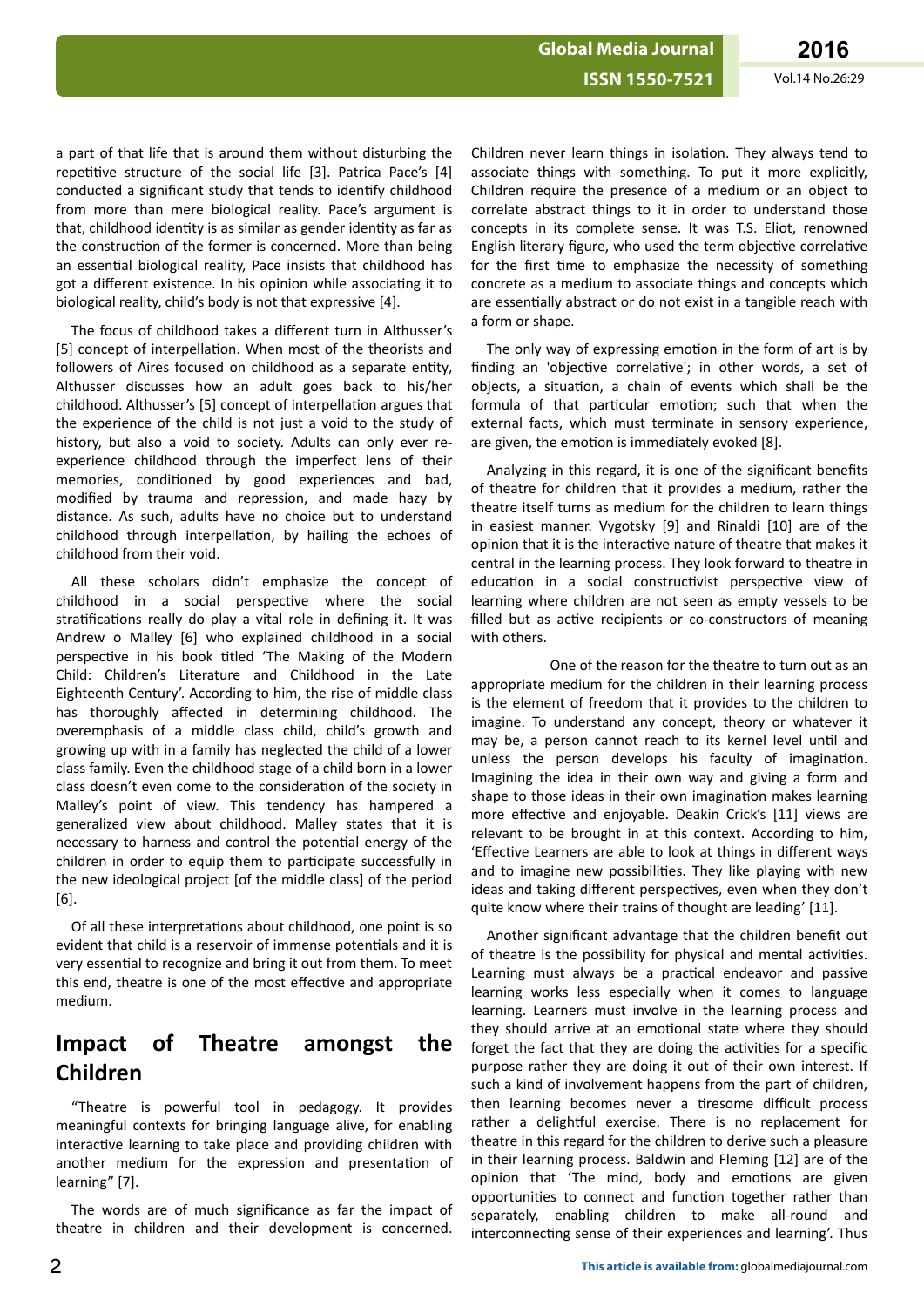Vol.14 No.26:29

the benefits of theatre for children in their learning are myriad. Turner et al. [13] in their work titled 'Children Engaging with Drama' has mentioned a few advantages of theatre in the learning of children. According to them, theatre enable children to develop their emotional sensitivity, responses and vocabulary through the aesthetic learning, literacy skills then to develop in turn through emotional learning. It also helps children in gaining self-esteem and selfconfidence, which are commonly taught to be key factors enabling children to engage with and succeed in school work  $[13]$ .

The child representation in theatrical activities which became much rigorous in the modern period doesn't signify that there was no involvement of children in theatrical activities during previous centuries. Both in East and West the representations of children in theatrical activities were much common. While analyzing the history of Western theatre, Konesko [1] is of the opinion that, children have appeared in Western drama in every ages right from the ancient Greek stories of Oedipus and Medea through Christ and marry in mystery plays during medieval period up to the modern period [1]. The English theatre during sixteenth and seventeenth century where the plays of Shakespeare were in much vogue, employed children as the performers especially to carry out the roles of female characters. One of the reasons for it is the absence of female artists to take over the roles of female characters. Children were selected for these roles mostly for their sound texture that resembles the sound of females. Konesko [1] in his thesis titled 'Representing Childhood: The Social, Historical, and Theatrical Significance of the Child on Stage' discusses on the construction of childhood in Shakespearean plays and it is worth quoting in this context.

"His children move from playful and worldly knowledgeable to the strictest definition of the severe little adult. In further proof of their lack of real agency, however, Shakespeare often writes tragic endings for these child/not-child characters. Some of these, such as Mamillius in 'Winter's Tale', might be attributed to a sad reality of contextual medical conditions after all, a high percentage of children died in the first ten vears of life. Some, however, die or otherwise suffer through no actions of their own. Indeed, Shakespeare's child characters are often his noblest and most doomed to suffer [1].

Apart from this, their flexibility and enthusiasm to involve in theatrical activities also becomes a crucial factor that makes sure the presence of children in the theatrical activities. While reviewing the history of theatre for children in India, the same trend of providing female roles to the male children at their young age could be seen. The reasons are almost the same in Indian context also. However it is significant to evaluate the representation of children in Indian theatre.

# **Representation of Childhood in Indian Theatre**

India has a rich tradition of theatre and children were always a part of it. In certain traditional families that are inclined to theatre, children are taught about the nuances of

theatre at a very young age itself. From their home they learn the primary lessons of theatre from their parents and later from a scholar of theatre as higher studies. There are a few traditional theatre groups in India which incorporate children as their performers. Nilakantan in her article titled 'History of Indian Theatre' observes Ramlila and Chhau as examples of those traditional theatre performing groups. In these performances, children in their teenage often perform the role of females. This forms a co-incidental relationship between Indian and English theatre. Not only in Indian folk theatres are that children made to perform female roles, in traditional classical theatre in India like Kathakali too, children in teenage are mainly trained to perform female roles. While discussing on the themes of these folk theatre groups, Nilakantan [14] observes that the themes are mainly oriented in Hindu mythology and the children assuming the mythical characters in it are called the Swarups (incarnations). She explains that during the performances, they are considered as the embodiment of gods. Among the theatrical productions, there are mainly two that are particularly meant only for children. Both of them are from Manipur and amongst the two, the play Gostha Lila or Sansenba originated in the 18 century describes lord Krisna's experiences as a cowherd and his killing of the demons and includes both fun and games. The second play Gaura Lila is derivative of Sansenba and describes the religious journeys of Lord Chaitanya mahapraphu [14]. When it came to the modern period the most important person to organize children's theatre performance in more systematic manner purporting the educational value of theatres was none other than Rabindranath Tagore. He initiated educational programs for children in his village in West Bengal which is now known to the world as Shanthinikethan, where he organized a lot of academic and literary activities for children. Theatre he found as the most appropriate medium for the children to enhance their language skills. His plays like Sharadotsav (Autumn Festival) and The King and The Rebel not only ensured the participation of the children in it as the performers but also enhancement of their language speaking abilities. According to Nilakantan [14], the play The King and The Rebel was written especially to improve the fluency of children in English. The significant contribution of Tagore to the children's theatre fraternity is the inclusion of female children to take part in the theatrical activities. Till then it was only the male children who carried out the roles of females, where Tagore introduced girls themselves to the stage providing them better opportunity to acquire good academic knowledge, in an age which denied the woman folk the wisdom of education. Tagore maintained his own views about the inclusion of both male and female children in theatre. In Tagore's words, "If our schools were run on the right lines, boys and girls would never lose their natural gifts of bodily expression" Nilakantan [14]. There remained a few academicians and theatre activists like Sankaradas Swamigal and GR Shirgoppikar, the other variety of children's theatre, that is, plays done by trained adults for the children and the young. But these organizations did not achieve much. Sanskar Rang Toli, the New Delhi based National School of Drama's TIE Theatre Company, is perhaps the only such regular one in the country. It is very necessary to have a look in to the reasons behind the retarded growth of children's theatre in